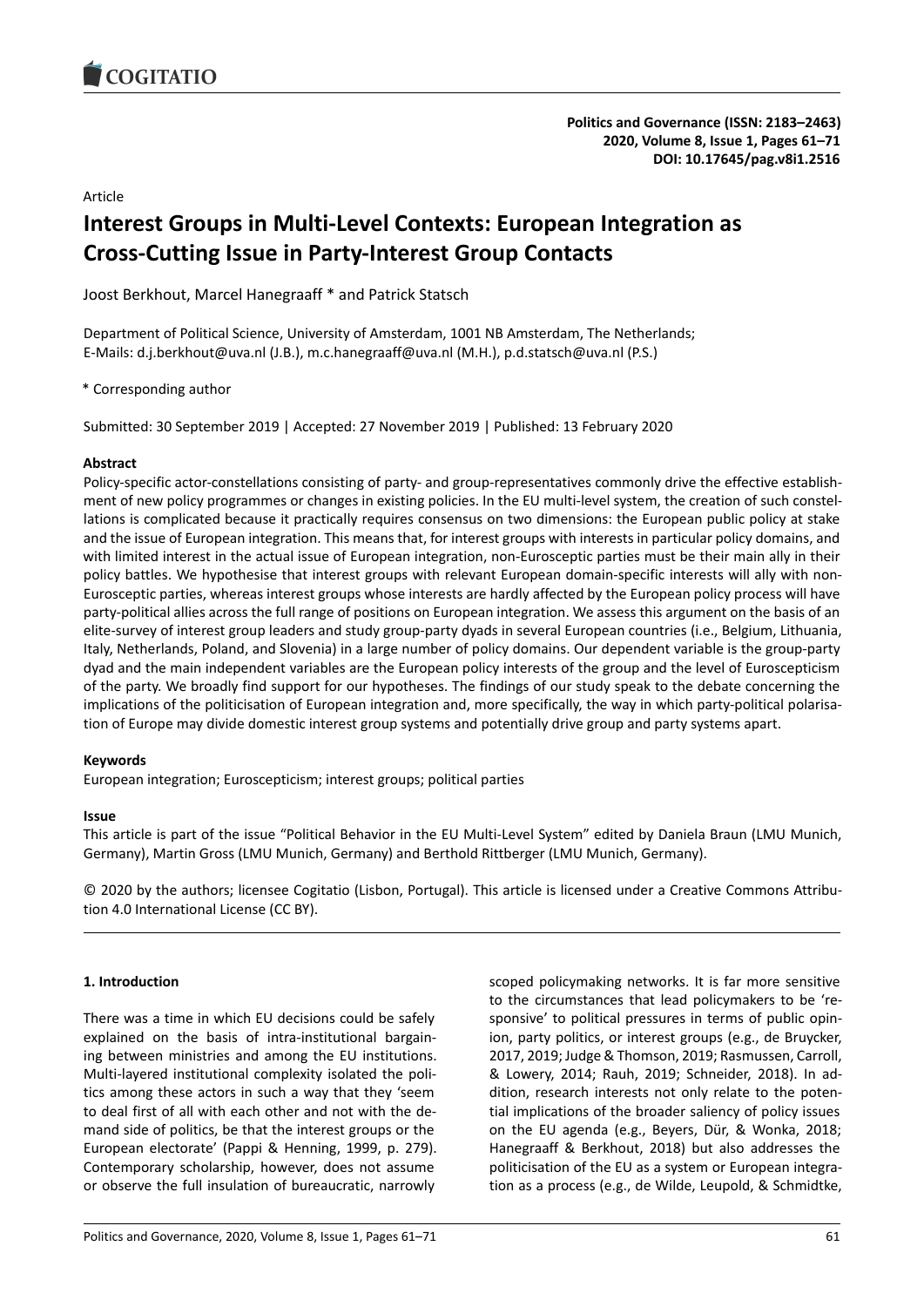2016; Hutter & Kriesi, 2019), most dramatically observed in contemporary British politics (de Vries, 2018a; Hobolt, 2016). The latter studies indicate a substantial reconfiguration of several party systems in Western Europe, with anti-EU positions featuring heavily on the 'new' cleavage (e.g., Hooghe & Marks, 2018; Marks, Hooghe, Nelson, & Edwards, 2006) and at least some sensitivity to contextual, 'demand-side,' political factors within narrow, public policy niches (e.g., Klüver, Braun, & Beyers, 2015). These circumstances merit a broad conception of EU multi-level politics as taking place in both domestic and European political arenas, affecting a broad range of policy topics and including various types of political actors and their relationships.

The more specific question central to this article is the extent to which opposing party-political views on European integration also affect the patterns of contacts between interest groups and legislative policymakers in domestic politics. Are EU positions a divisive (or decisive) factor in party-interest group contacts, in which interest groups avoid anti-EU parties? Or do interest groups align mostly with their closest, policy area-specific party allies regardless of their EU positions? The answer to this issue may indicate that EU-related party-political cleavages, and their broader salience in contemporary public and political debate, do not spill-over into policy-specific relationships with interest groups. Previous studies indicate that policy-specific elite actor constellations consisting of party- and group-representatives drive the effective establishment of new policy programmes or changes in existing policies (e.g., Grossmann, 2014). In the EU multi-level system, the creation of such constellations is complicated because it practically requires consensus on two dimensions: the European public policy at stake and the issue of European integration (e.g., de Vries, 2018b). In theoretical terms, this is a 'conflict of conflicts' within which actors have to decide 'which battle do we want most to win?' (Schattschneider, 1960, p. 65). We argue that interest groups will always stay close to their policy-specific interests rather than the broader issue of European integration. For interest groups with interests in particular policy domains, and with limited interest in the actual issue of European integration, this means that parties with favourable or moderate views on European integration must be their principal allies in policy battles. We hypothesise that interest groups with relevant European domain-specific interests will ally with parties that have favourable views on the European integration process, whereas interest groups whose policy interests are domestic in nature will have party-political allies across the full range of party-political positions on European integration.

Our article contributes to several debates. First, by focussing on the importance of EU positions of parties and interest groups, we start bridging the studies on (national) party system dimensionality, interest group networking, and (EU) public policy decisions. This research integration, in the longer term, potentially improves our understanding of the outcomes of national and EU public policy and facilitates the normative evaluation of those outcomes. Second, we theoretically further develop issue-specific explanations for party-group contacts (e.g., Berkhout, Hanegraaff, & Statsch, 2019). We argue that party-group contact is importantly shaped by the particular constellation of actors within (multi-level) policy fields in combination with the longer term, dimensional structuration of political conflict in the party system. More specifically, we assess what happens when party-political conflict on European integration crosscuts the (potential) group-party relations in multi-level or domestic policy areas.

The article is structured as follows. We first proceed with a further specification of our hypothesis and its relation to the 'standard model' of party-group ties. We subsequently present our analysis on the basis of the Comparative Interest Group (CIG) Survey of leaders of interest groups in Belgium, the Netherlands, Italy, Slovenia, and Lithuania. We estimate logistic regression models on a large number of party-group dyads to test our hypotheses. We conclude with a discussion of our findings and provide a pathway for future research.

### **2. Theory: The 'Conflict of Conflicts' and the Standard Model**

Why do interest groups and parties interact with each other? We conceive of political parties and interest groups as policy-oriented organisations; parties attempt to influence public policy by means of winning elections and interest groups do so without aspiration to hold elected office (Bawn et al., 2012; Burstein, 1998; Farrer, 2014; Fraussen & Halpin, 2018; Jordan, Halpin, & Maloney, 2004). These conceptions heavily emphasise the shaping of the political agenda and policy decisionmaking rather than the electoral connection of parties or the membership base of interest groups. This implies that the relationship between these actors is largely observed in the concrete political battles on issues related to the operation of government. This conceptually (though not necessarily empirically) differs somewhat from studies of the organisational ties of interest groups and political parties (e.g., Allern et al., 2019). Through these political conflicts, in other words, parties and interest groups organise issues into politics and do so in a manner that reduces or enhances the issue-specific contacts between certain types of political parties and interest groups. This leads political parties and interest groups to be organised around relatively similar conflicts, attend to similar issues and have patterns of contact that follow from their issuepriorities and positions. We find this argument in theories of political conflict (parties are stronger) and of the policy process (issues are contagious).

Theories of political conflict posit that political parties are stronger than other actors and the party system agenda dominates all others. This is so because only representatives of political parties actually govern and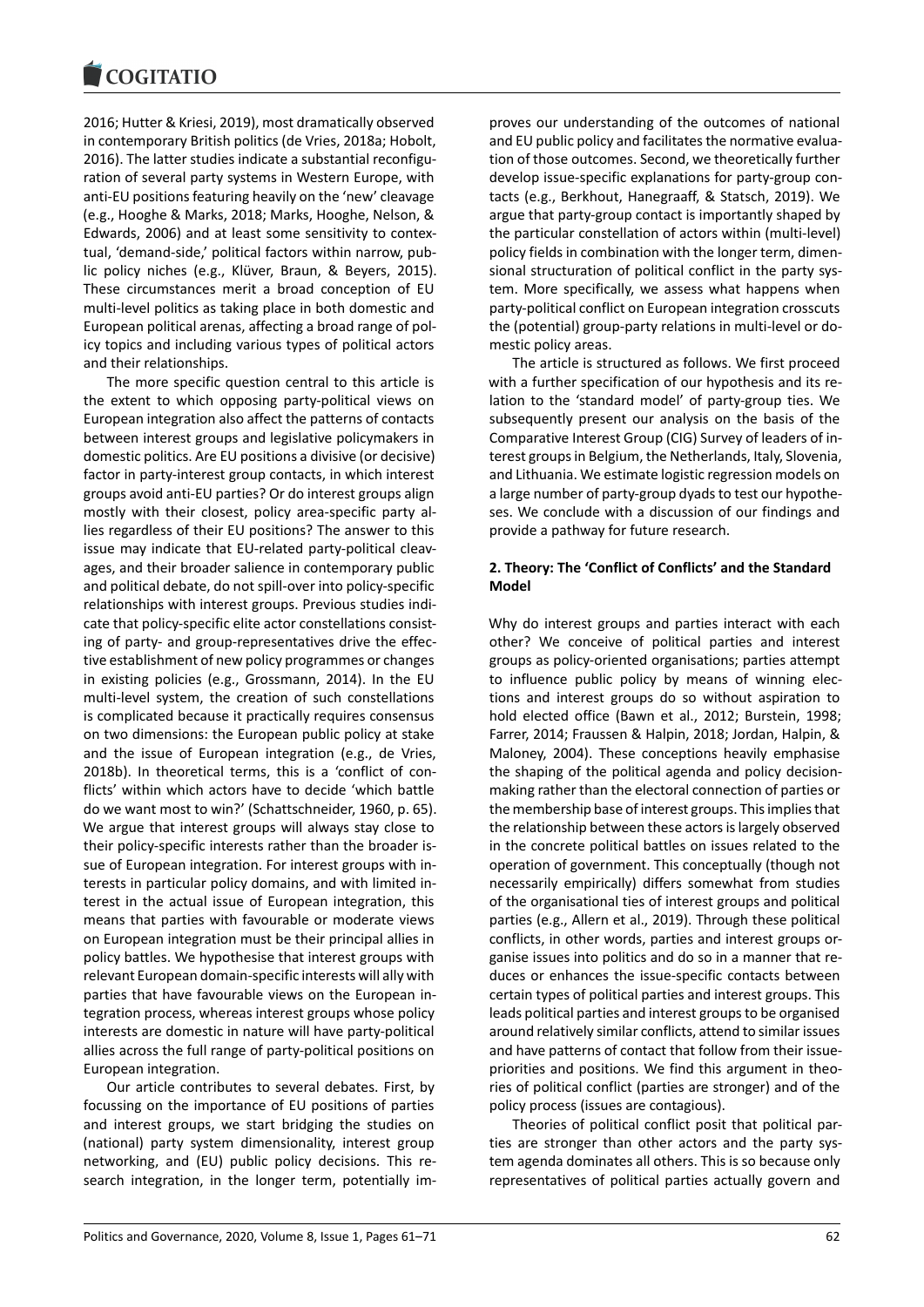will, from that position, outperform others in 'structuring the world so you can win' (Riker, 1996, p. 9). This, as theorised by Schattschneider (1960, pp. 64–65), leads to a displacement of smaller conflicts in such a manner that 'every major conflict [among political parties] overwhelms, subordinates, and blots out a multitude of lesser ones [among other actors].' This 'contagiousness' of party-political differences on major dimensions of conflict such as European integration, must therefore affect 'small' conflict on particular policies. Political parties also 'freeze' conflict in the party system, subjecting historically established political oppositions and collaborations within and between parties to strong inertia (e.g., Mair, 1997). The ideological underpinnings of these cleavages guarantee a relatively strong organisational integration of the different agendas (Lipset & Rokkan, 1967). Most notably, this is the case for social democratic parties and trade unions (e.g., Allern & Bale, 2012). The nature of the party system also produces strong strategic incentives to avoid issues that may divide a government coalition or parties internally (e.g., Hobolt & de Vries, 2015; van der Brug & van Spanje, 2009). This, in turn, leads to a 'closed' political opportunity structure that necessitates interest groups align themselves with partypolitical friends (Beyers, de Bruycker, & Baller, 2015; Hall & Deardorff, 2006).

In more policy-related terms, a similarity in political focus may arise from parties and organised interests simultaneously working on the same political issues, or all being part of the same political 'bandwagon' (e.g., Baumgartner & Leech, 2001). Relatively central political actors provide 'cues' on their issue priorities and, similar to a herd of sheep, follow each other in distinct policy battles (Halpin, 2011). This provides opportunities for movements to successfully bargain over political resources with elite allies (e.g., Burstein, Einwohner, & Hollander, 1995; Císař & Vráblíková, 2019), or for groups to influence the agenda of political parties (Klüver, 2018). These mechanisms facilitate the 'contagion' of one issue with others and connect smaller policy oppositions to larger dimensions of (party-political) conflicts.

These arguments lead us to expect that the oppositions among political parties are replicated on any minor policy issue that may arise in the day-to-day business of government. Any change in the dominant dimension of conflict among political parties therefore must have implications for the infinite issues that potentially appear in the narrow venues of (multi-level) policymaking. As suggested in the introduction, such a change in the dimensionality of party politics seems currently on-going: Socio-cultural issues such as immigration and European integration have partially displaced socio-economic ones such as labour market policy and financial regulation in the composition of the main dimension of conflict in contemporary European party politics (e.g., de Vries, 2018b; de Vries, Hakhverdian, & Lancee, 2013; Hoeglinger, 2016; Hutter & Kriesi, 2019; Marks et al., 2006; Szczerbiak & Taggart, 2008; van Elsas & van der Brug, 2015). Left- and

right-wing Eurosceptic parties dynamically and strategically connect to the distinct core issues on the agendas of European party systems (e.g., Braun, Popa, & Schmitt, 2019; Meijers & Rauh, 2016). We are dealing with party-based Euroscepticism that occurs when a political party expresses 'the idea of contingent or qualified opposition, as well as incorporating outright and unqualified opposition to the process of European integration' (Szczerbiak & Taggart, 2008; Taggart, 1998, p. 360). Several policy crises also seem to have produced a fertile ground for challenger parties to combine populism with anti-European integration positions, as noted by Pirro, Taggart, and van Kessel (2018, p. 388), 'the cocktail of anti-establishment populist parties with the increasing politicisation of European integration as an issue in domestic polities is an unmistakably powerful one.'

Given this change, we should observe that interest groups with long-term policy-specific priorities avoid parties voicing concerns on 'new' issues, most notably European integration, that crosscut their prime policy objectives. For instance, an environmental NGO may eschew a social democratic party which expresses an anti-EU sentiment as this may hurt their policy objective in the long term even if the party does express a proenvironmental position. The same applies to business associations. If their membership profits significantly from EU trade, such associations may exclude right-wing economic parties which express strong anti-EU positions. The benefit they may gain from any economic alignment on national politics may be surpassed by the effects of the anti-EU message of the party. This tension should become particularly pronounced in policy communities active in areas with strong EU policy competence and may subsequently affect contact between interest groups and parties (e.g., Rasmussen, 2012; Wonka, 2017). In less abstract terms, interest groups for whom relevant policy issues are addressed at the EU level, or in a multi-level fashion, will not have much contact with Eurosceptic parties because it makes their multi-level policy involvement difficult.

All this leads to the following hypothesis. First, we expect that interest groups for whom policies originating from the EU are of distinct importance, tend to prioritise contact with parties with a pro-EU position compared to other parties. Second, interest groups whose policy interests are predominantly domestic in nature maintain contacts with parties regardless of their position on European integration. In sum:

H1: The more interest groups are affected by policies originating at the EU level, the more likely it is that they have contacts with political parties with relatively favourable views on European integration;

H2: If interest groups are mostly affected by policies originating at the national level, views on European integration by political parties do not affect the contacts between interest groups and parties.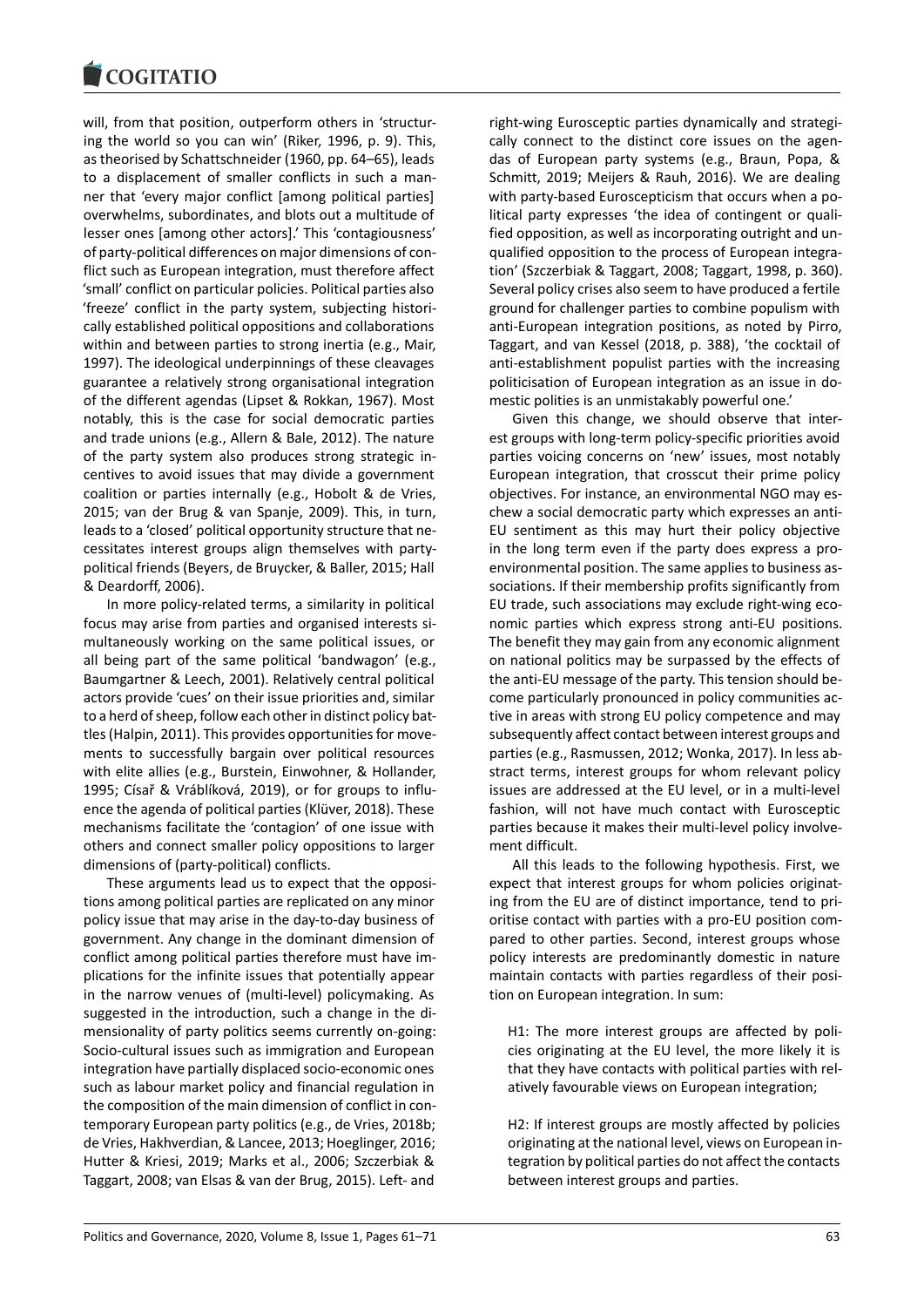We control for what we label the 'standard model' for party-group contact (e.g., Berkhout et al., 2019). This 'model' is the result of a wave of recent studies on policy-specific contacts and long-term organisational exchange-relationships between political parties and interest groups (Allern & Bale, 2012; Allern et al., 2019; Beyers et al., 2015; Bolleyer, 2017; de Bruycker, 2016; Otjes & Rasmussen, 2017; Rasmussen & Lindeboom, 2013). To begin, interest groups are attracted to power and particularly aim to interact with parties or legislators that have the capabilities to influence the direction of public policy. This concerns both legislative and executive power (we expect the latter to be particularly attractive, given the relation to the bureaucracy). Furthermore, parties and groups whose political positions are close to each other are commonly found to have more frequent policy-specific contacts, as well as structural organisational relations (Allern et al., 2019). Finally, representatives of political parties are likely to appreciate interest groups capable of delivering relevant policy information across a diverse range of topics.

# **3. Data and Research Design**

We use the CIG survey data (Beyers et al., 2016). In this project, national interest group populations were surveyed in Belgium, Italy, Lithuania, the Netherlands, and Slovenia. Translated versions of the same online questionnaire were used to elicit answers concerning organisational characteristics, political activities, and strategies. Our dataset contains information on 2,067 interest groups and their interactions with the most relevant national parties ( $n = 38$ ) in 2017 and 2018 (for more information on the details of the survey see www.cigsurvey.eu). Please note that more countries are included in this project, most notably Sweden. We do not include the Swedish data because several of the questions that we rely upon in our study were not asked. The countries included span Western (the Netherlands, Belgium), Eastern (Lithuania and Slovenia), and Southern Europe (Italy), and differ substantially in their institutional histories of state-society relations and the particular development of their party and interest-group systems. More particularly, these countries differ substantially in the extent to which European integration is a salient and polarised issue in party politics (see Supplementary Material for EU positions and salience for all parties included in the analyses). This diversity creates relatively high generalisability of our findings, particularly within the European context.

We reshaped our interest group-level data into a dataset in which group-party dyads ( $n = 16,514$ ) form the unit of analysis (Hanegraaff & Pritoni, 2019). This dyadic data structure matches the relational nature of our explanandum (group-party contact) and allows us to simultaneously include interest group and party explanatory factors in a single model, most notably, interest groups' interest in policies originating from the EU

and parties' positions towards European integration. In this dyadic data structure, our observations are clustered by groups and parties, and we therefore estimate all our models in a multi-level way with group- and party-level random intercepts.

As for our dependent variable, the CIG survey asks interest group representatives to indicate the frequency of contact between their organisation and relevant national legislative political parties over the previous 12 months. Respondents were presented with a list of parties and could indicate the frequency of their contacts on a fivepoint scale ('never' to 'at least once a week'). We recoded this variable into a dummy variable to indicate whether a group and a party had none (0) or any (1) contact. This binary contact indicator forms the dependent variable of our analyses and we estimate logistic regression models accordingly. This question covers contact on any type of issue; it may be about particular EU-related developments but in most cases is likely to refer to domestic legislative politics. This is a valid measure because we would like to know whether party-political pro- or anti-European integration positions affect interest group-party contact, and, given conflict contagiousness, whether it is plausible to affect any contact, rather than only those pertaining to EU policies or only those between EU actors.

Overall, 62% of the interest groups in our sample indicated that they had any contact with political parties over the previous 12 months. At the group-party dyad level, contact was established in 41% of the logically possible cases. These patterns of interaction are comparable with levels of contact with the national government (contacted by 64% of the groups), but much higher than contact with European institutions (European Commission: 21%; European Parliament: 29%). The 38% of the respondents without any party-political contact tend to be 'latent' groups whose political interests are only sporadically triggered by particular social or political 'disturbances' (Truman, 1951) rather than a structural feature of the organisation (as is indicated by the strong correlation between party contacts and government contacts: Spearman's  $\rho = .6$ ;  $p < .001$ ).

Our central independent variables are group-, party-, and dyad-specific. To begin with the group level, we measured interest groups' interests in EU public policies based on the responses to the survey question: 'Policies originating from the European Union have a different level of importance for different organisations. How important are these policies for your organisation?' (Beyers et al., 2016). Respondents could answer on a 4-point scale ranging from  $1 = 'EU$  policies are of no importance whatsoever' to  $4 = 2$ U policies are the most important focus.' We combine the 'important' and 'most important' answer categories, since only 2% of our respondents used the highest category.

We derive the position on European integration of political parties from the 2014 Chapel Hill Expert Survey (CHES; Polk et al., 2017). The variable EU position ranges from strongly opposed to European integration (1) to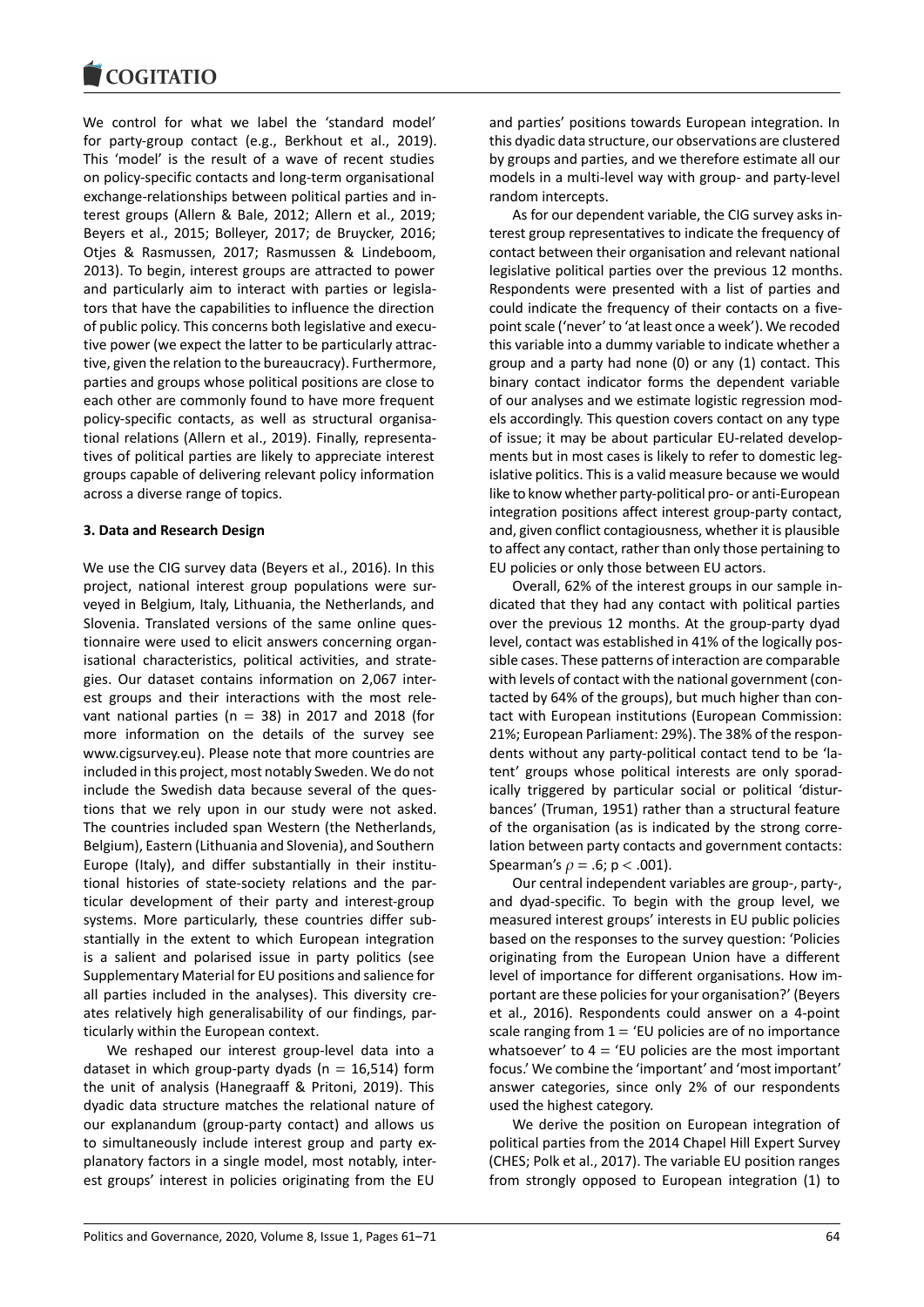strongly in favour of European integration (7). We assess our central hypothesis on the basis of an interaction term of our measures of groups' interests in EU public policy and parties' stance on the issue of European integration.

Patterns of contact between interest groups and parties are affected by many factors other than just the configuration of groups' and parties' interests related to Europe. We therefore control for an extensive list of potentially confounding factors, labelled 'the standard model' above. Concerning the interest group side we rely on the CIG survey to measure group resources (logged number of staff) and the breadth of a group's policy engagement (number of policy fields active in). These factors increase the likelihood of contact with political parties across the board. That is, staff resources enable interest groups to contact many parties and the breadth of a group's policy engagement signifies its overall interest in public policy. Our interest group survey includes questions that tap into similar or adjacent characteristics. However, to avoid multicollinearity between our factors we do not include these in the model. There are a small number of respondents whose central cause is directly related to supporting or rejecting the process of European integration, such as the country chapters of the European Movement International. We also control for different group types (adapted from the INTERARENA coding scheme, www.interarena.dk).

Regarding the party side, we control for the salience of the topic of European integration to disentangle the effects of positions and salience, based on CHES data (Polk et al., 2017). To account for interest groups' inclination to contact powerful parties, we include, first, the legislative seat share (in percentage points) that a given party held after the most recent election before the CIG survey was set out. Second, we indicate government coalition participation during the time of the survey and, last, party institutionalisation (logged age; based on Döring & Manow, 2018). Interest groups may prefer to interact with ideologically moderate parties in order to avoid dissensus among their (potential) members (e.g., Lowery & Gray, 2004, pp. 10–11; Salisbury, 1969). We therefore include measures of the ideological positions of parties along the general left–right (based on Volkens et al., 2017), and green-alternative-libertarian (GAL)–traditional-authoritarian-nationalist (TAN) dimensions (Polk et al., 2017), as well as their squared transformations. We also control for populist parties, which are less likely to be contacted by interest groups (Berkhout et al., 2019). Lastly, we include country dummies (fixed effects) to account for the different baseline probabilities of contact in our five countries of observation. Table 1 provides the summary statistics of all variables used for the 16,514 dyads included in our analyses.

|  |  | Table 1. Summary statistics. |  |
|--|--|------------------------------|--|
|--|--|------------------------------|--|

|                                         | mean  | s.d. | min         | max   |
|-----------------------------------------|-------|------|-------------|-------|
| DV: Contact                             | 0.41  |      | $\mathbf 0$ | 1     |
| Independent variables                   |       |      |             |       |
| IG interest in EU public policies:      |       |      |             |       |
| no importance whatsoever                | 0.18  |      | 0           | 1     |
| less important                          | .46   |      | 0           | 1     |
| important/most important                | 0.35  |      | 0           | 1     |
| EU position                             | 5.12  | 1.68 | 1.09        | 6.82  |
| Party-level controls                    |       |      |             |       |
| <b>EU</b> salience                      | 5.23  | 1.73 | 2.87        | 8.86  |
| Left-Right position                     | 4.91  | 0.88 | 2.55        | 6.97  |
| GAL-TAN position                        | 4.92  | 2.63 | 1           | 9.44  |
| Seat share                              | 10.86 | 9.27 | 0           | 47.30 |
| Government                              | 0.35  |      | 0           | 1     |
| Populist                                | 0.17  |      | 0           | 1     |
| Institutionalisation (Party age logged) | 3.25  | 0.66 | 1.39        | 4.58  |
| <b>IG-level controls</b>                |       |      |             |       |
| Breadth of policy engagement            | 3.27  | 3.35 | 0           | 22    |
| Resources (#Staff logged)               | 1.08  | 1.38 | 0           | 8.99  |
| Group Type:                             |       |      |             |       |
| <b>Business group</b>                   | .44   |      | 0           | 1     |
| Citizen group                           | .31   |      | 0           | 1     |
| Institutional group                     | .06   |      | 0           | 1     |
| Union                                   | .04   |      | 0           | 1     |
| Other                                   | .14   |      | 0           | 1     |

Notes: N <sub>Dyads</sub>: 16,514; N <sub>Groups</sub>: 2,067; N <sub>Parties</sub>: 38.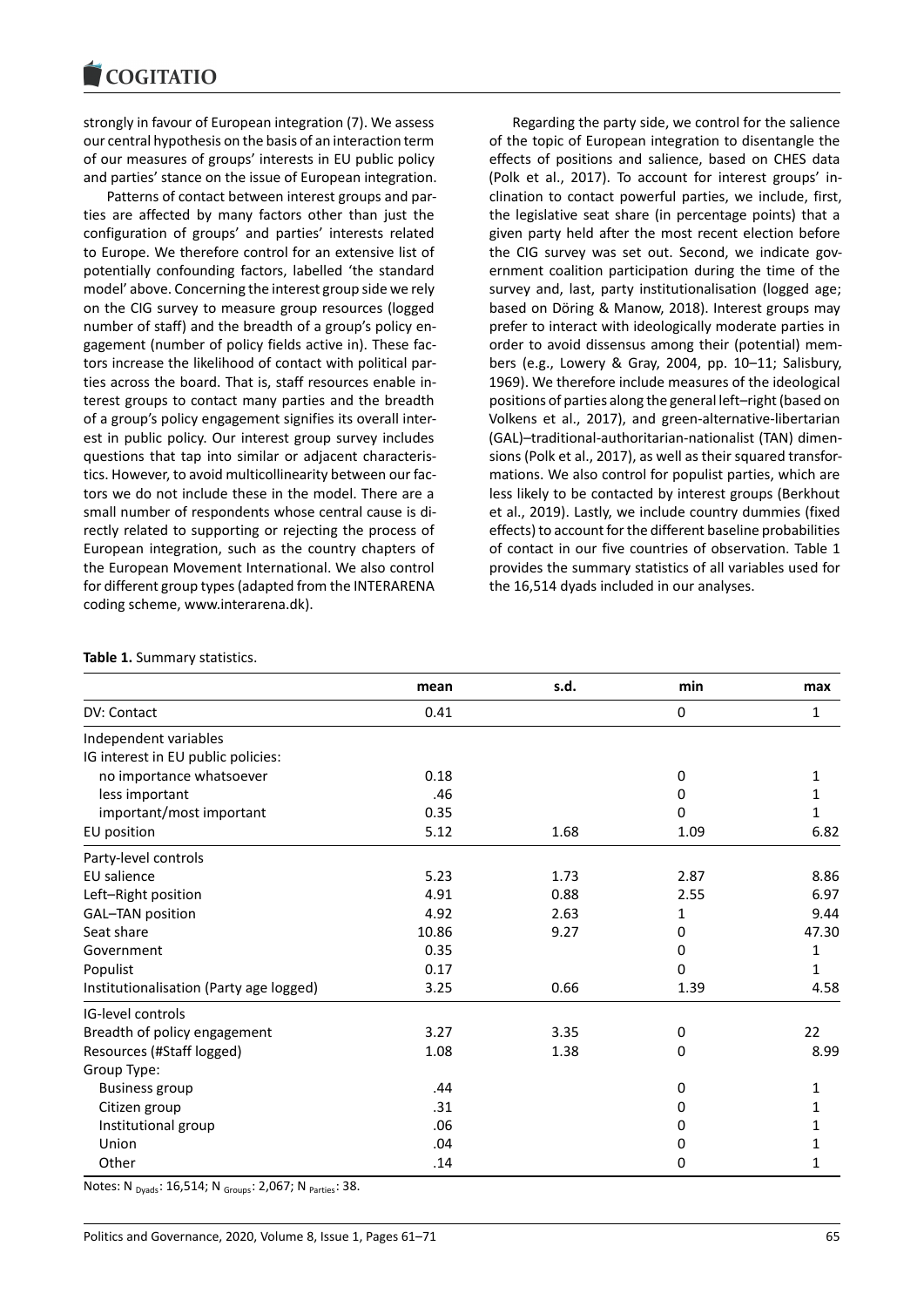#### COMITATIO

### **4. Analysis**

Table 2 presents two logistic regression models testing our expectation regarding the interactive effects of interest groups' interests in European policies and parties' positions towards the EU on the likelihood of contact between groups and parties. In Model 1, we analyse the effects that each of these two variables have without explicitly including an interaction term between them. In logistic regression models, interactions between two variables may be present even in the absence of an interaction term in the model (Berry, DeMeritt, & Esarey, 2010). The model demonstrates that both interest groups' European policy interests and party EU positions matter for the likelihood of contact between groups and parties. Importantly, both of these effects are quite substantial: Keeping all other covariates constant at their mean or their reference value (for categorical variables), the model predicts groups for whom policies originating at the EU level are (the most) important to be 25 per-

**Table 2.** Mixed effects logistic regression explaining contact between interest groups and political parties.

|                                                            |                     | DV: Contact        |
|------------------------------------------------------------|---------------------|--------------------|
|                                                            | (1)                 | (2)                |
| IGinterest in EU public policy                             |                     |                    |
| no importance whatsoever                                   | Ref.                | Ref.               |
| less important                                             | .34(.27)            | $-.37(.44)$        |
| important/most important                                   | $1.15***$ (.29)     | .36(.46)           |
| Party EU position                                          | $.18*(.11)$         | .04(.12)           |
| Interaction effects                                        |                     |                    |
| European policy less important for IG *Party EU position   |                     | $.18***(.06)$      |
| European policy (most) important for IG *Party EU position |                     | $.19***(.07)$      |
| <b>Control variables</b>                                   |                     |                    |
| EU salience                                                | $.17 * (.09)$       | $.18$ ** (.09)     |
| Left-Right position                                        | .32(.89)            | .32(.89)           |
| Left-Right position <sup>2</sup>                           | $-.01(.09)$         | $-.02(.09)$        |
| GAL-TAN position                                           | $.45***(.17)$       | $.44$ ** $(.17)$   |
| GAL-TAN position <sup>2</sup>                              | $-.06$ *** (.02)    | $-.06$ *** (.02)   |
| Seat share                                                 | $.05***(.01)$       | $.05***(.01)$      |
| Government                                                 | .10(.27)            | .13(.27)           |
| Populist                                                   | $-.13(.35)$         | $-.14(.36)$        |
| Institutionalisation (Party age logged)                    | $.79***$ $(.15)$    | $.82***$ (.15)     |
| Breadth of policy engagement                               | $.20***(.03)$       | $.20***(.03)$      |
| Resources                                                  | $.64$ *** $(.08)$   | $.63$ *** $(.08)$  |
| Group type                                                 |                     |                    |
| Other group                                                | Ref.                | Ref.               |
| <b>Business group</b>                                      | $.80***$ (.29)      | $.81***$ (.30)     |
| Citizen group                                              | $.94***$ $(.31)$    | $.95***$ $(.31)$   |
| Institutional group                                        | $1.80$ *** (.47)    | $1.79$ *** (.48)   |
| Union                                                      | $2.11***$ (.48)     | $2.31$ *** (.48)   |
| <b>Country fixed effects</b>                               |                     |                    |
| Belgium                                                    | Ref.                | Ref.               |
| Netherlands                                                | $1.16$ *** (.40)    | $1.17***$ (.40)    |
| Lithuania                                                  | $-.92 * (.48)$      | $-.96$ ** (.49)    |
| Slovenia                                                   | $-2.40$ *** (.57)   | $-2.49$ *** (.57)  |
| Italy                                                      | .32(.57)            | .36(.57)           |
| Intercept                                                  | $-10.33$ *** (2.15) | $-9.78$ *** (2.17) |
| Group intercept variance                                   | 12.93               | 13.16              |
| Party intercept variance                                   | .20                 | .20                |
| N <sub>Dyads</sub>                                         | 16,514              | 16,514             |
| N Groups                                                   | 2,067               | 2,067              |
| N <sub>Parties</sub>                                       | 38                  | 38                 |
| Log likelihood                                             | $-6,606.05$         | $-6,601.29$        |

Notes: Entries are logit coefficients; \* p < 0.1; \*\* p < 0.05; \*\*\* p < 0.01; standard errors in parentheses.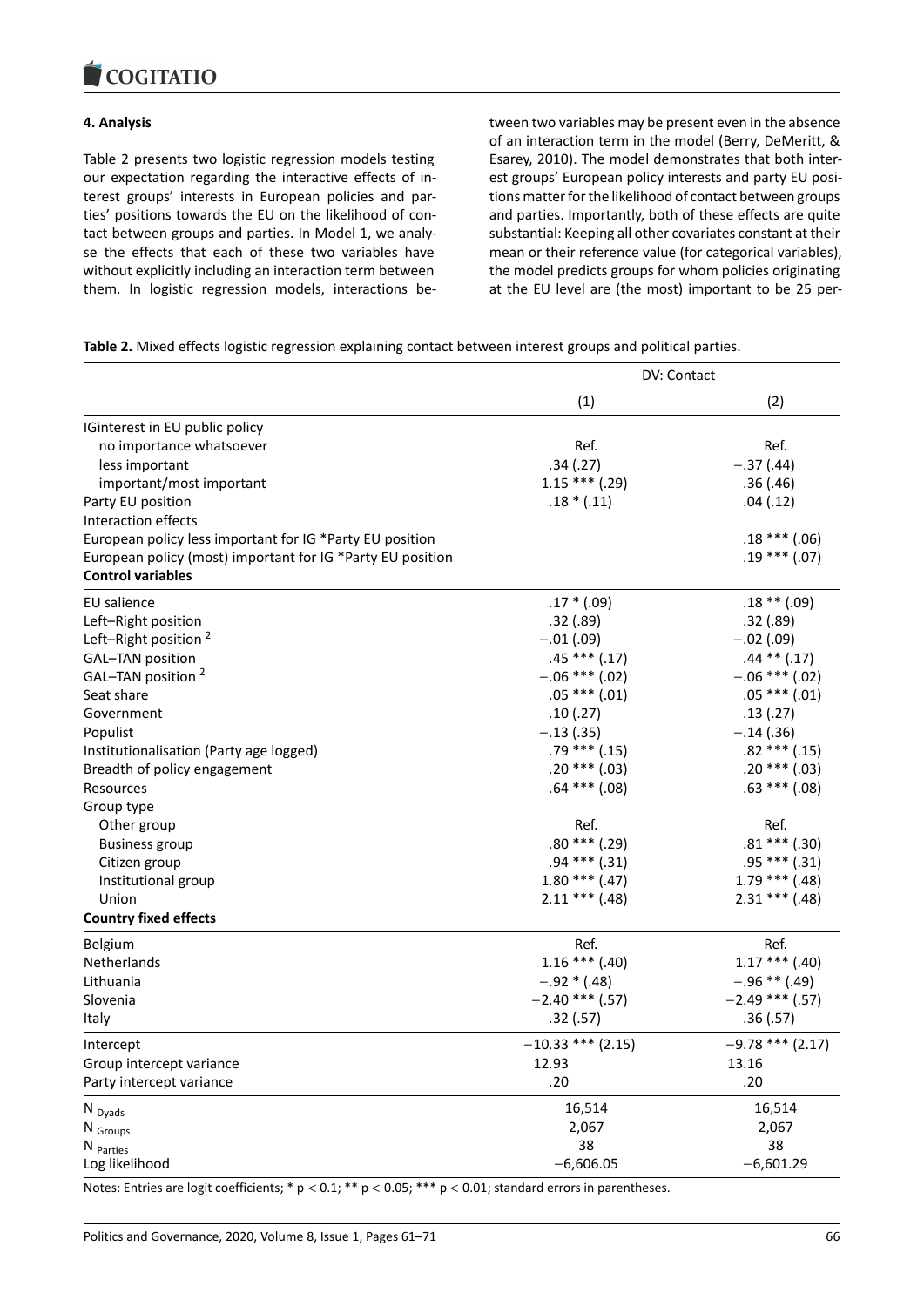centage points more likely to contact a given party than groups for whom EU policy is not important. Likewise, parties who are strongly opposed to European integration are 15 percentage points less likely to have contact with a given interest group than parties who are strongly in favour of European integration.

These findings hold for our second model in which we include the interaction effect between groups' European policy interests and party positions towards European integration. When looking at Model 2, we notice that the main coefficients of groups' European policy interests are no longer significant and that both main effects included in the interaction substantially decreased in size. However, both interaction coefficients are different from zero ( $p < .01$ ) which indicates that the two factors are indeed jointly affecting the likelihood of contact.

How do they do so? In order to gain a better understanding of the estimated effects of group interests in, and party positions towards, the EU, we computed the average marginal predicted probabilities of contact for all possible combinations of parties' EU positions, and groups' European policy interests. We plot these in Figure 1. To ease interpretability, we do not display combinations with groups for whom European policy is less important (our middle category).

As can be seen, the figure provides broad support for our two hypotheses. To begin, in line with H1, the steeply rising dotted line illustrates that interest groups whose policy interests are dealt with at the EU level are substantially more likely to have contact with pro-European parties than with parties that oppose European integration. Next, the figure reveals that groups for whom EU policy is an important or the most important focus become significantly more likely to contact a given party when this party is at least in favour of European integration, as compared to interest groups for whom EU policy is not important. When parties are neutral, or opposed to European integration, the largely overlapping confidence intervals indicate that there is no significant difference between interest groups.

Last, even though the predicted probabilities of contact between interest groups without substantive European policy interests rise marginally the more pro-European parties become, this increase is much smaller than for EU-interested interest groups and is not statistically significant. This means that, in line with H2, despite the fact that they are slightly more drawn to pro-European parties, groups without substantive European policy interests are not distinctly affected by party positions concerning European integration. Overall, the analyses lend broad support to our theoretical argument that interest groups whose long-term policyspecific priorities are related to issues addressed in the EU multi-level setting, avoid parties whose opposition to European integration crosscut their prime policy objectives.

Finally, considering the control variables, we note that while not all the explanations are significantly different from zero, they all point in the expected direction. We find that contact between interest groups and parties is more likely if European integration is a more salient issue for a party, if parties take left or moder-



Party position towards European integration

**Figure 1.** Interaction between groups' interest in EU public policy and parties' position towards the EU. Notes: The figure shows average marginal predicted probabilities with 95% confidence intervals, based on Model 2. Groups for whom European policy is less important are omitted from the graph to ease interpretation (full graph available from the authors).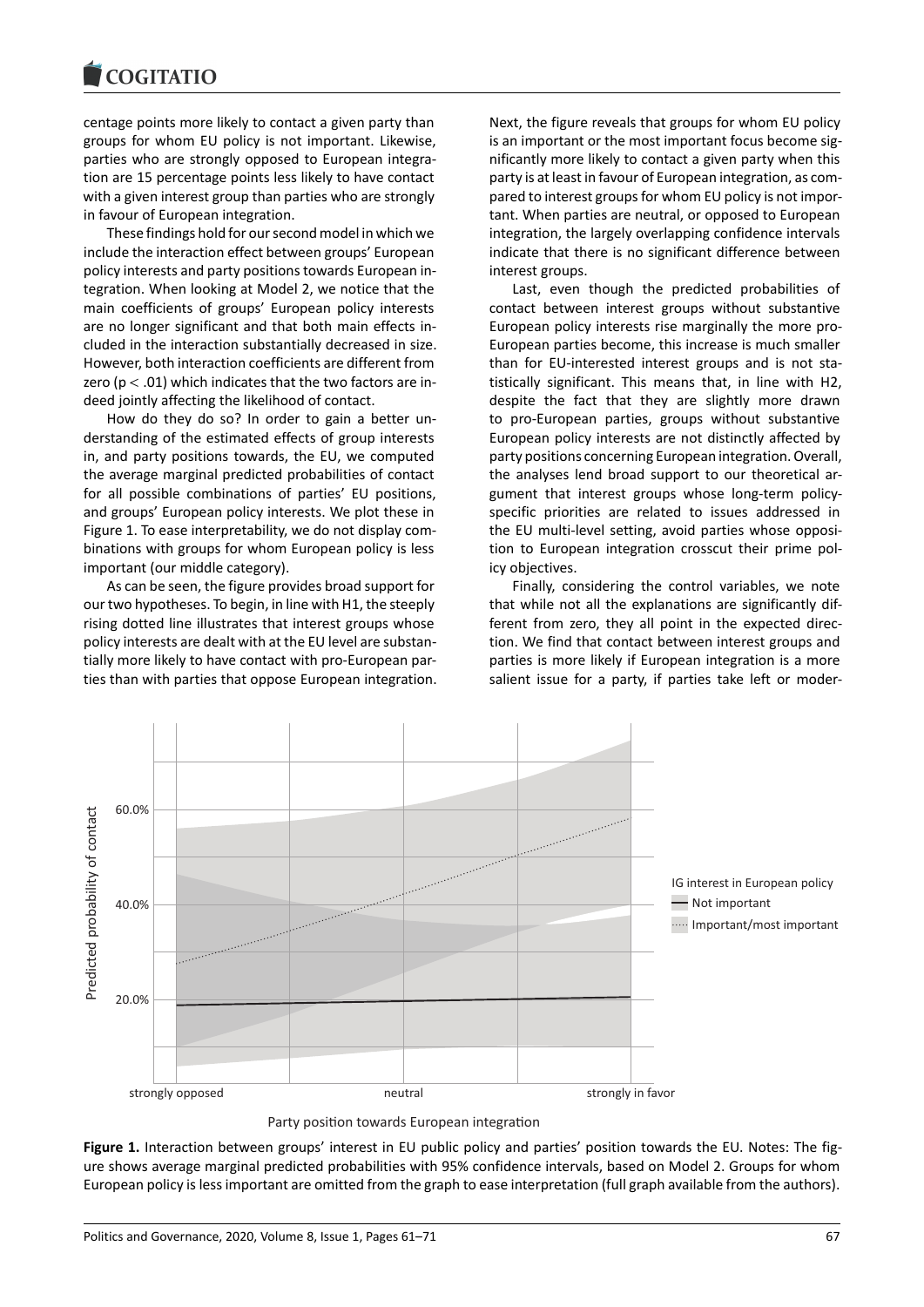ate positions on the GAL–TAN dimension, if they are larger in parliament, and if they are older. In contrast, ideological positions on the left–right dimension, government participation, or being populist does not affect the likelihood of contact. Perhaps these null findings are due to some collinearity between these measures and similar ones included in the model. However, it is also conceivable that parties with more extreme economic positions, for example, are simply less of a threat to groups' maintenance goals than anticipated. With regard to group-level variables, we find support for the assertion that groups capable of delivering relevant policy information and interested in a wide range of topics, i.e., groups with more resources and a broader policy engagement, are more likely to have contact with parties than groups with fewer resources or narrower policy interests. Less substantially important, but noteworthy nonetheless, there are differences between interest group types. We also note an interesting division between Eastern and Western European countries. Contact between interest groups and parties is generally less likely in Lithuania and Slovenia than in Belgium, the Netherlands, or Italy.

# **5. Conclusion**

Our article contributes to a recent wave of studies on the substantive change in the meaning of the dominant cleavage in politics. These studies highlight that socialcultural positions related to the EU often supersede the 'classic' socio-economic positions of parties. The issue we sought to address is how much this shift has affected interest group-party relations in five EU countries and, more precisely, the extent to which parties' stances towards the EU determine whether interest groups have contact with them.

Our principal conclusion has two aspects. First, we find that 'the big game is the party game.' With this, we do not imply that legislators provide interest groups with their most important channel into politics (they, at least, share that position with executive actors). We mean that party-political conflict contaminates or even dominates the narrow issue conflicts in which interest groups are commonly involved. That is, if interest groups are affected by EU policies, a party's position towards the EU is one the most critical cues governing the willingness of interest groups to stay in contact, favouring pro-EU parties. Importantly, we find this after controlling for other factors, including the party's alignment on other critical issues such as socio-economic positions and other cultural-social stances. Our second contribution is more specific to the interest groups literature. We find that interest group-party relations are heavily structured by the policy instruments chosen. This is traditionally conceived of in terms of the so-called Lowi-Wilson matrix of the cost-benefit distributions of policies (Wilson, 1980). However, in this case, it refers to the shape of the 'policy terrain' (e.g., Hacker & Pierson, 2014, pp. 645–648) in terms of the particular distribution of policy competences between the EU and its members states. This particular multi-level distribution of competences within policy areas sets the contours of the political incentives to coalesce, oppose, support, and coordinate with other actors (for a similar assessment see Heinkelmann-Wild, Kriegmair, & Rittberger, 2020); particularly given the party-political politicisation of European integration as an issue. Our study suggests that we need a more precise understanding of how these policy area-specific dynamics are connected to broader political oppositions in the party system and beyond.

Our findings have several consequences. First, political parties that voice Eurosceptic political positions may represent particular sub-sections of the electorate but they burn bridges with many interest groups whose interests are affected by EU public policy. This makes it more difficult to take responsibility for substantive changes in public policy by means of networks of contacts with interest representatives. This potentially splits party systems throughout Europe between parties who meaningfully voice legitimate Eurosceptic positions, but who can or do not take government responsibility, and political parties who avoid the EU issue, or take pro-EU positions and retain viability as responsible officeholders (this adds to the incentives in the same direction noted by Lefkofridi, 2020). This contributes to what Mair (2009) identified as the 'bifurcation of party systems.' Future studies could assess whether such bifurcation actually occurs and how it varies across countries.

Second, due to the multidimensionality of party conflict and the multi-level nature of decision-making in Europe, it becomes increasingly difficult for interest groups and parties to find natural allies and establish long-term contacts among each other. One could argue that this is beneficial as it leads to more open, perhaps more democratically legitimate, decision-making. Nevertheless, there are also disadvantages, as it potentially also leads to more opportunistic coalitions of parties and interest groups focussed on short-term gains, rather than long-term stability (Mizruchi, 2013, p. 4; Olson, 1982). It could also result in the representation of only those interests which manage to vertically and horizontally venue-shop along favourably deposed political environments. Future studies may assess such implications for political outcomes.

This bring us to our third consideration: It is not yet clear who are the winners and losers in the interest group community due to the changes outlined above. Does this enable more opportunities for wealthy, business-like organisations, or do other types of interests gain more? For instance, one could argue that business groups lose if EU scepticism trumps economic reasoning in policymaking. Brexit, which has been fiercely opposed by the majority of the businesses in the United Kingdom, is perhaps the most apparent example. Yet, on other issues, it may also increase opportunities for the business community as the debates about the distributional consequences of policies are deprioritised in favour of political debate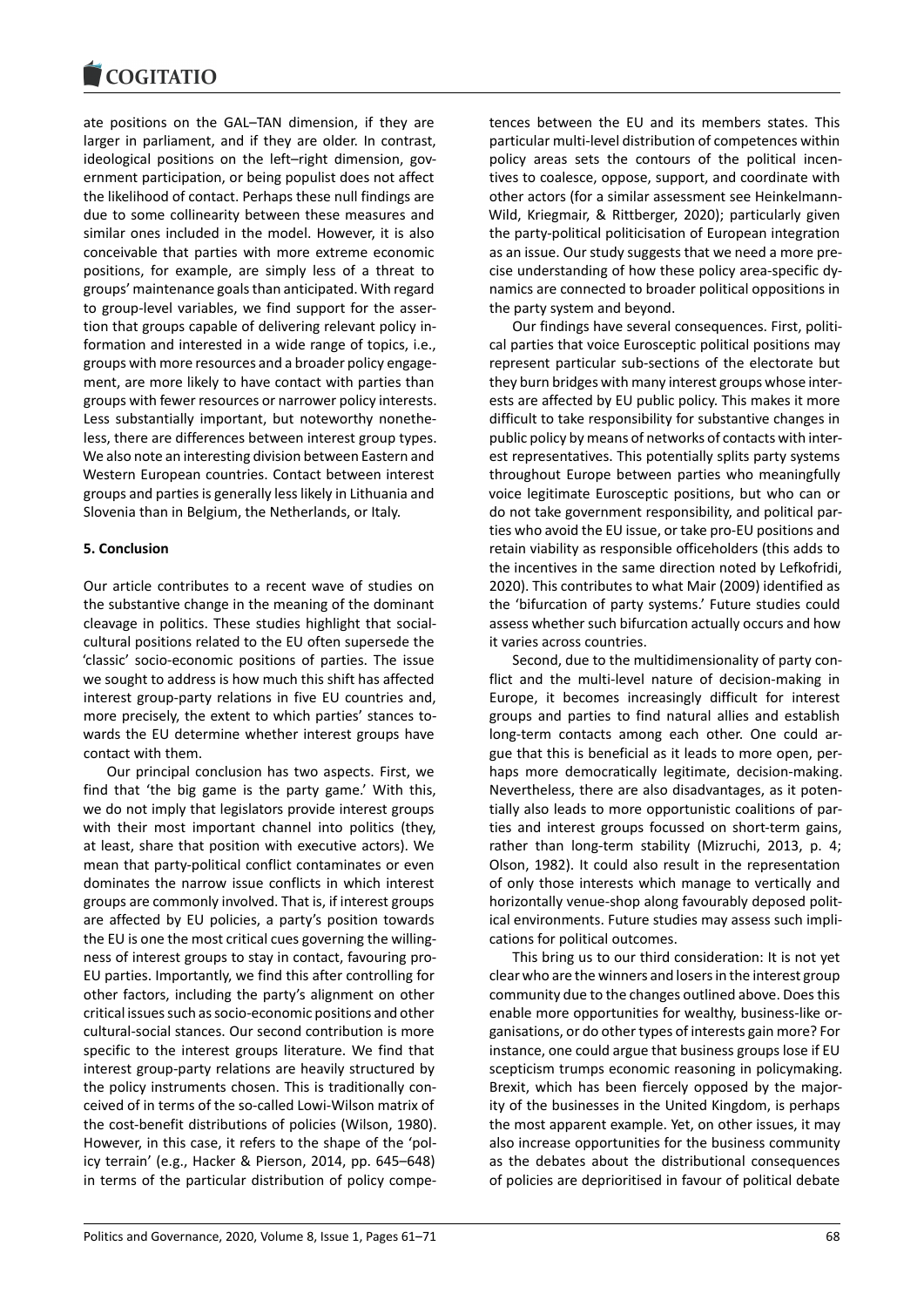concerning socio-cultural issues. For instance, important competing firms can easily free ride on NGO opposition to trade agreements such as the Transatlantic Trade and Investment Partnership. Future studies should therefore seek to explain how party relations affect policy output, thereby assessing the primary winners and losers of political conflict.

#### **Acknowledgments**

We are grateful to Jan Beyers for initiating and organizing the 'Comparative Interest Group Survey' and the different country teams for the surveys in the respective countries. We thank the European Research Council (ERC-2013-CoG 616702-iBias, principal investigator Jan Beyers) for its financial contribution. We also benefited from the financial support of the NWO (Hanegraaff VENI grant: 451–16-016 & Berkhout ORA grant: 464–15-148).

#### **Conflict of Interests**

The authors declare no conflict of interests.

### **Supplementary Material**

Supplementary material for this article is available online in the format provided by the authors (unedited).

#### **References**

- Allern, E. H., & Bale, T. (2012). Political parties and interest groups: Disentangling complex relationships. *Party Politics*, *18*(1), 7–25.
- Allern, E. H., Hansen, V. W., Otjes, S., Rasmussen, A., Røed, M., & Bale, T. (2019). All about the money? A cross-national study of parties' relations with trade unions in 12 western democracies. *Party Politics*. Advance online publication. https://doi.org/10.1177/ 1354068819862143
- Baumgartner, F. R., & Leech, B. L. (2001). Interest niches and policy bandwagons: Patterns of interest group involvement in national politics. *[The Journal of Politics](https://doi.org/10.1177/1354068819862143)*, *63*[\(4\), 1191–1213.](https://doi.org/10.1177/1354068819862143)
- Bawn, K., Cohen, M., Karol, D., Masket, S., Noel, H., & Zaller, J. (2012). A theory of political parties: Groups, policy demands and nominations in American politics. *Perspectives on Politics*, *10*(3), 571–597.
- Berkhout, J., Hanegraaff, M., & Statsch, P. (2019). Explaining the patterns of contacts between interest groups and political parties: Revising the standard model for populist times. *Party Politics*. Advance online publication. https://doi.org/10.1177% 2F1354068819856608
- Berry, W. D., DeMeritt, J. H. R., & Esarey, J. (2010). Testing for interaction in binary logit and probit models: Is a product term essential? *A[merican Journal of Political](https://doi.org/10.1177%2F1354068819856608) Science*, *54*[\(1\), 248–26](https://doi.org/10.1177%2F1354068819856608)6.
- Beyers, J., de Bruycker, I., & Baller, I. (2015). The align-

ment of parties and interest groups in EU legislative politics: A tale of two different worlds? *Journal of European Public Policy*, *22*(4), 534–551.

- Beyers, J., Bernhagen, P., Boräng, F., Braun, C., Fink-Hafner, D., Heylen, F., . . . Pakull, D. (2016). Comparative Interest Group Survey questionnaire (Edition: January 2016). *Comparative Interest Group Survey*. Retrieved from https://www.cigsurvey.eu/data
- Beyers, J., Dür, A., & Wonka, A. (2018). The political salience of EU policies. *Journal of European Public Policy*, *25*(11), 1726–1737.
- Bolleyer, N. (201[7\). Political actors: Parties-int](https://www.cigsurvey.eu/data)erest groups-government. In H. Keman & J. Woldendorp (Eds.), *Handbook of research methods and applications in political science* (pp. 141–154). Cheltenham: Edward Elgar.
- Braun, D., Popa, S. A., & Schmitt, H. (2019). Responding to the crisis: Eurosceptic parties of the left and right and their changing position towards the European Union. *European Journal of Political Research*, *58*(3), 797–819.
- Burstein, P. (1998). Interest organizations, political parties, and the study of democratic politics. In A. N. Costain & A. S. McFarland (Eds.), *Social movements and American political institutions* (pp. 39–56). Lanham, MD: Rowman and Littlefield.
- Burstein, P., Einwohner, R. L., & Hollander, J. A. (1995). The success of political movements: A bargaining perspective. In J. C. Jenkins & B. Klandermans (Eds.), *The politics of social protest: Comparative perspectives on states and social movements* (pp. 275–294). Minneapolis, MN: University of Minnesota Press.
- Císař, O., & Vráblíková, K. (2019). National protest agenda and the dimensionality of party politics: Evidence from four East-Central European democracies. *European Journal of Political Research*, *58*(4), 1152–1171.
- de Bruycker, I. (2016). Power and position: Which EU party groups do lobbyists prioritize and why? *Party Politics*, *22*(4), 552–562.
- de Bruycker, I. (2017). Politicization and the public interest: When do the elites in Brussels address public interests in EU policy debates? *European Union Politics*, *18*(4), 603–619.
- de Bruycker, I. (2019). Democratically deficient, yet responsive? How politicization facilitates responsiveness in the European Union. *Journal of European Public Policy*. Advance online publication. https://doi. org/10.1080/13501763.2019.1622587
- de Vries, C. E. (2018a). *Euroscepticism and the future of European integration*. Oxford and New York, NY: Oxford University Press.
- de [Vries, C. E. \(2018b\). The cosmopolitan](https://doi.org/10.1080/13501763.2019.1622587)-[parochial di](https://doi.org/10.1080/13501763.2019.1622587)vide: Changing patterns of party and electoral competition in the Netherlands and beyond. *Journal of European Public Policy*, *25*(11), 1541–1565.
- de Vries, C. E., Hakhverdian, A., & Lancee, B. (2013). The dynamics of voters' left/right identification: The role of economic and cultural attitudes. *Political Science*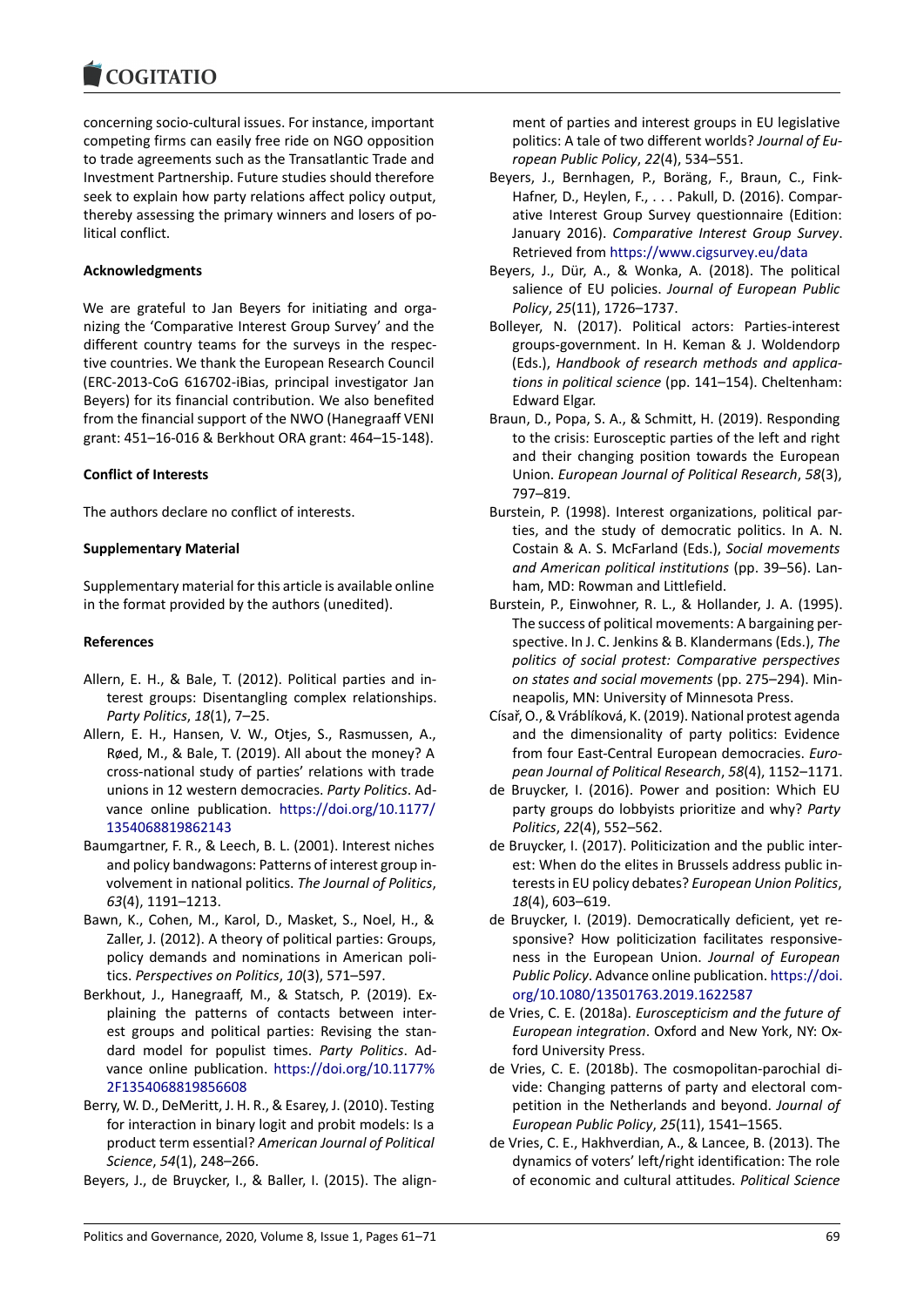*Research and Methods*, *1*(2), 223–238.

- de Wilde, P., Leupold, A., & Schmidtke, H. (2016). Introduction: The differentiated politicization of European governance. *West European Politics*, *39*(1), 3–22.
- Döring, H., & Manow, P. (2018). *Parliaments and governments database (ParlGov): Information on parties, elections and cabinets in modern democracies*. Retrieved from https://doi.org/10.7910/DVN/F0YGNC
- Farrer, B. (2014). A theory of organizational choice: Interest groups and parties as substitutable influence mechanisms. *Party Politics*, *20*(4), 632–645.
- Fraussen, B., & [Halpin, D. R. \(2018\). Political parties and](https://doi.org/10.7910/DVN/F0YGNC) interest organizations at the crossroads: Perspectives on the transformation of political organizations. *Political Studies Review*, *16*(1), 25–37.
- Grossmann, M. (2014). Artists of the possible: Governing networks and American policy since 1945. Oxford and New York, NY: Oxford University Press.
- Hacker, J. S., & Pierson, P. (2014). After the "master theory": Downs, Schattschneider, and the rebirth of policy-focused analysis. *Perspectives on Politics*, *12*(3), 643–662.
- Hall, R. L., & Deardorff, A. V. (2006). Lobbying as legislative subsidy. *American Political Science Review*, *100*(1), 69–84.
- Halpin, D. (2011). Explaining policy bandwagons: Organized interest mobilization and cascades of attention. *Governance*, *24*(2), 205–230.
- Hanegraaff, M. C., & Berkhout, J. (2018). More business as usual? Explaining business bias across issues and institutions in the European Union. *Journal of European Public Policy*, *26*(6), 843–862.
- Hanegraaff, M. C., & Pritoni, A. (2019). United in fear: Interest group coalition formation as a weapon of the weak? *European Union Politics*, *20*(2), 198–218.
- Heinkelmann-Wild, T., Kriegmair, L., & Rittberger, B. (2020). The EU multi-level system and the Europeanization of domestic blame games. *Politics and Governance*, *8*(1), 85–94.
- Hobolt, S. B. (2016). The Brexit vote: A divided nation, a divided continent. *Journal of European Public Policy*, *23*(9), 1259–1277.
- Hobolt, S. B., & de Vries, C. E. (2015). Issue entrepreneurship and multiparty competition. *Comparative Political Studies*, *48*(9), 1159–1185.
- Hoeglinger, D. (2016). The politicisation of European integration in domestic election campaigns. *West European Politics*, *39*(1), 44–63.
- Hooghe, L., & Marks, G. (2018). Cleavage theory meets Europe's crises: Lipset, Rokkan, and the transnational cleavage. *Journal of European Public Policy*, *25*(1), 109-135.
- Hutter, S., & Kriesi, H. (2019). Politicizing Europe in times of crisis. *Journal of European Public Policy*, *26*(7), 996–1017.
- Jordan, G., Halpin, D., & Maloney, W. (2004). Defining interests: Disambiguation and the need for new distinctions? *The British Journal of Politics and International*

*Relations*, *6*(2), 195–212.

- Judge, A., & Thomson, R. (2019). The responsiveness of legislative actors to stakeholders' demands in the European Union. *Journal of European Public Policy*, *26*(5), 676–695.
- Klüver, H. (2018). Setting the party agenda: Interest groups, voters and issue attention. *British Journal of Political Science*. Advance online publication. https:// doi.org/10.1017/S0007123418000078
- Klüver, H., Braun, C., & Beyers, J. (2015). Legislative lobbying in context: Towards a conceptual framework of interest group lobbying in the European Union. *[Jour](https://doi.org/10.1017/S0007123418000078)[nal of European Public Policy](https://doi.org/10.1017/S0007123418000078)*, *22*(4), 447–461.
- Lefkofridi, Z. (2020). Competition in the European arena: How the rules of the game help nationalists gain. *Politics and Governance*, *8*(1), 41–49.
- Lipset, S. M., & Rokkan, S. (1967). Cleavage structures, party systems, and voter alignments. In S. M. Lipset & S. Rokkan (Eds.), *Party systems and voter alignments: Cross-national perspectives*(pp. 1–64). New York, NY: Free Press.
- Lowery, D., & Gray, V. (2004). Bias in the heavenly chorus: Interests in society and before government. *Journal of Theoretical Politics*, *16*(1), 5–30.
- Mair, P. (1997). *Party system change: Approaches and interpretations*. Oxford: Oxford University Press.
- Mair, P. (2009). *Representative versus responsible government* (Working Paper 09/8). Cologne: Max Planck Institute for the Study of Societies. Retrieved from http://www.mpifg.de/pu/workpap/wp09-8.pdf
- Marks, G., Hooghe, L., Nelson, M., & Edwards, E. (2006). Party competition and European integration in the East and West: Different structure, same causality. *[Comparative Political Studies](http://www.mpifg.de/pu/workpap/wp09-8.pdf)*, *39*(2), 155–175.
- Meijers, M., & Rauh, C. (2016). Has Eurosceptic mobilization become more contagious? Comparing the 2009 and 2014 EP election campaigns in the Netherlands and France. *Politics and Governance*, *4*(1), 83–103.
- Mizruchi, M. S. (2013). *The fracturing of the American corporate elite*. Cambridge, MA: Harvard University Press.
- Olson, M. (1982). *The rise and decline of nations*. New Haven, CT: Yale University Press.
- Otjes, S., & Rasmussen, A. (2017). The collaboration between interest groups and political parties in multiparty democracies: Party system dynamics and the effect of power and ideology. *Party Politics*, *23*(2), 96–109.
- Pappi, F. U., & Henning, C. H. (1999). The organization of influence on the EC's common agricultural policy: A network approach. *European Journal of Political Research*, *36*(2), 257–281.
- Pirro, A. L., Taggart, P., & van Kessel, S. (2018). The populist politics of Euroscepticism in times of crisis: Comparative conclusions. *Politics*, *38*(3), 378–390.
- Polk, J., Rovny, J., Bakker, R., Edwards, E., Hooghe, L., Jolly, S., . . . Zilovic, M. (2017). Explaining the salience of anti-elitism and reducing political corruption for